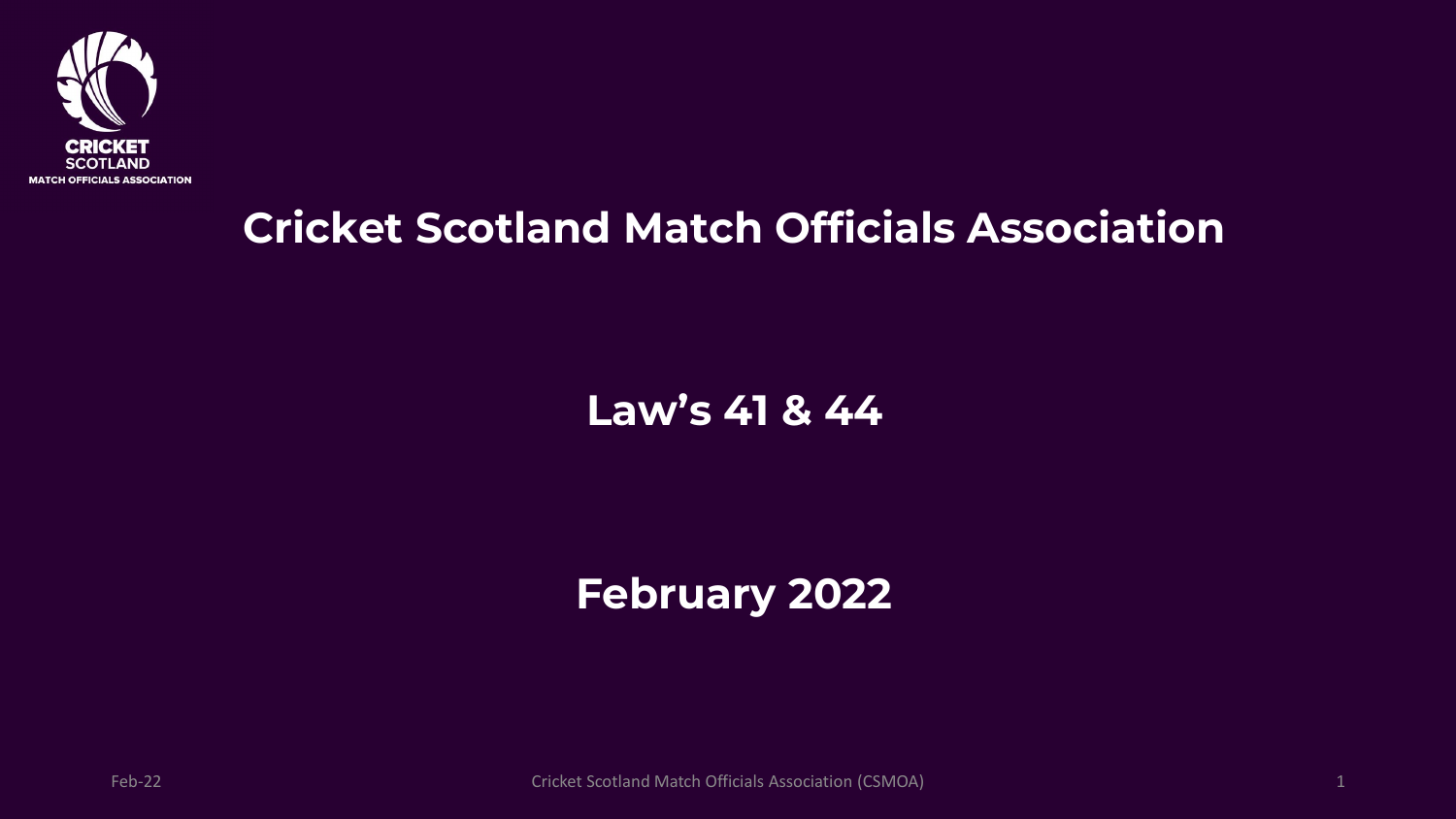

# Changes to MCC Laws 2017

- The world of Umpiring changed in 2019 (2<sup>nd</sup> edition)
- Most significant changes to the Laws of Cricket
- New "Blue book"
- Reordering of The MCC Laws
- Introduction of Laws 41 & 42 & Process
- Law 41 Unfair Play
- Law 42 Player's Conduct
- Introduction of on-field sanctions
- Resulting in award of penalty runs

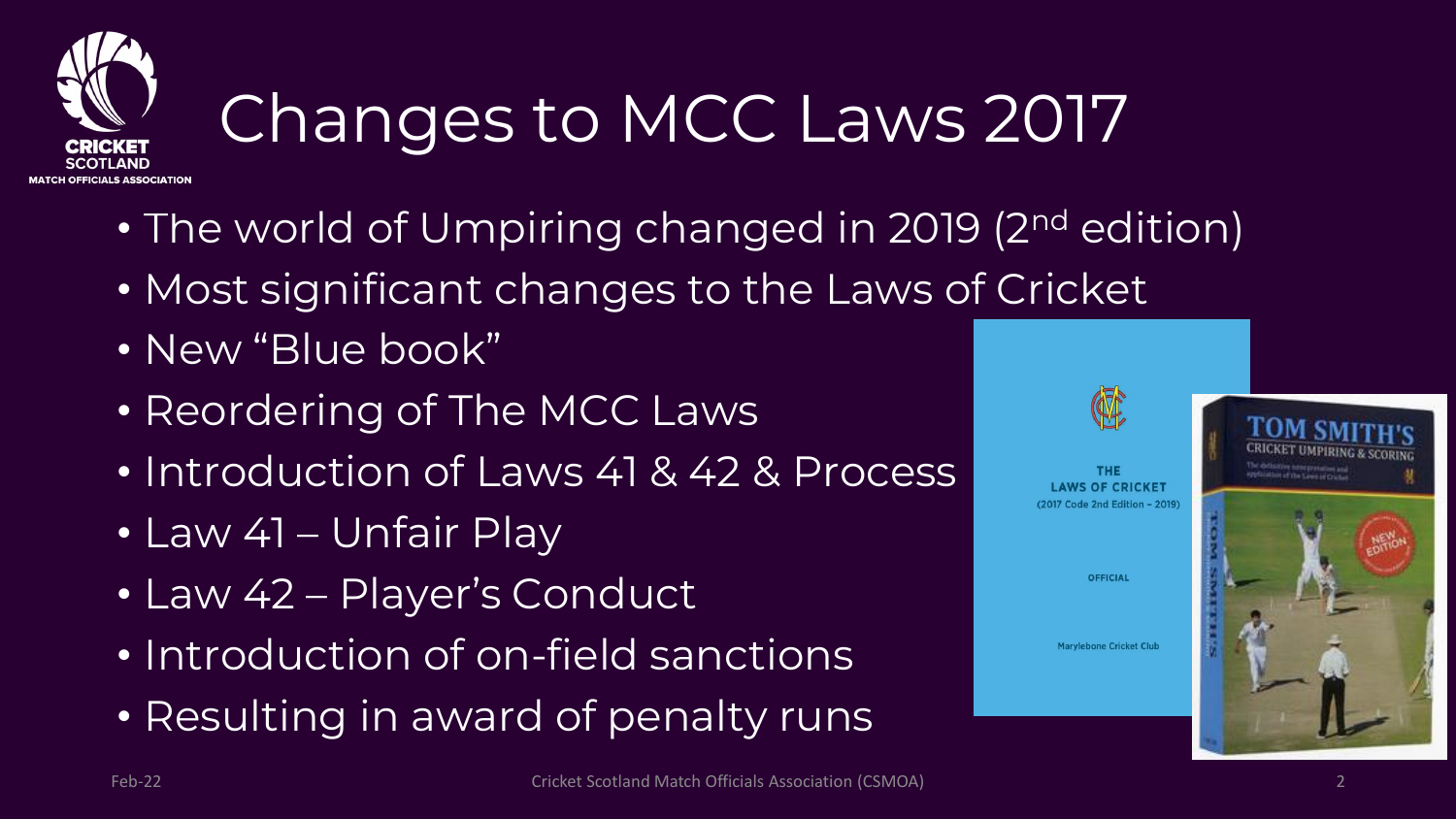

## What Does this mean?

- I his was a massive change to the way the game is **officiated**
- It was introduced to improve player discipline
- WDCU Only applicable to games with neutral umpires
- However, all games are officiated under the MCC laws
- Unique to our sport the laws also includes 'Spirit of Cricket'
- We would encourage everyone to read the Spirit of Cricket and Law 42 & understand responsibilities to the sport, either captaining, playing or officiating as player umpire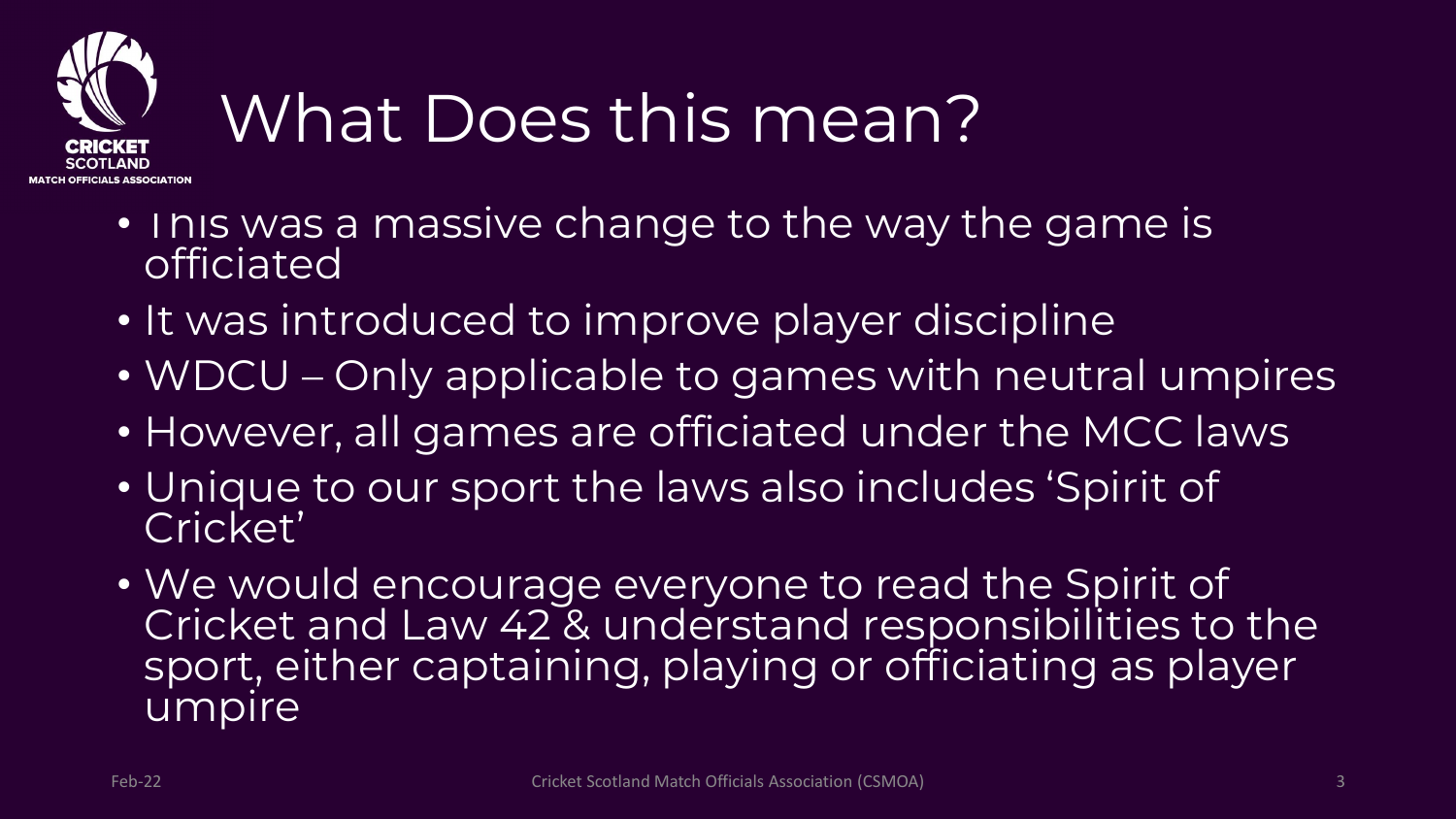

## Law 41 – Unfair Play - Clauses

- 41.1 Fair & unfair play responsibility of captains
- 41.2 Unfair action catch all
- 41.4 Deliberate attempt to distract striker
- 41.5 Deliberate distraction, deception or obstruction of batter
- 41.6Bowling of dangerous & unfair short pitched deliveries
- 41.7 Bowling of dangerous & unfair non-pitching deliveries
- 41.8 Bowling of deliberate frontfoot no ball
- 41.9 Time wasting by fielding side
- 41.10 Batter wasting time
- 41.11 The protected area
- 41.12 Fielder damaging the pitch
- 41.13 Bowler running on the protected area
- 41.14 Batter damaging the pitch
- 41.15 Striker in the protected area
- 41.16 Non striker leaving their ground too early
- 41.17 Batter stealing a run
- 41.18 Penalty runs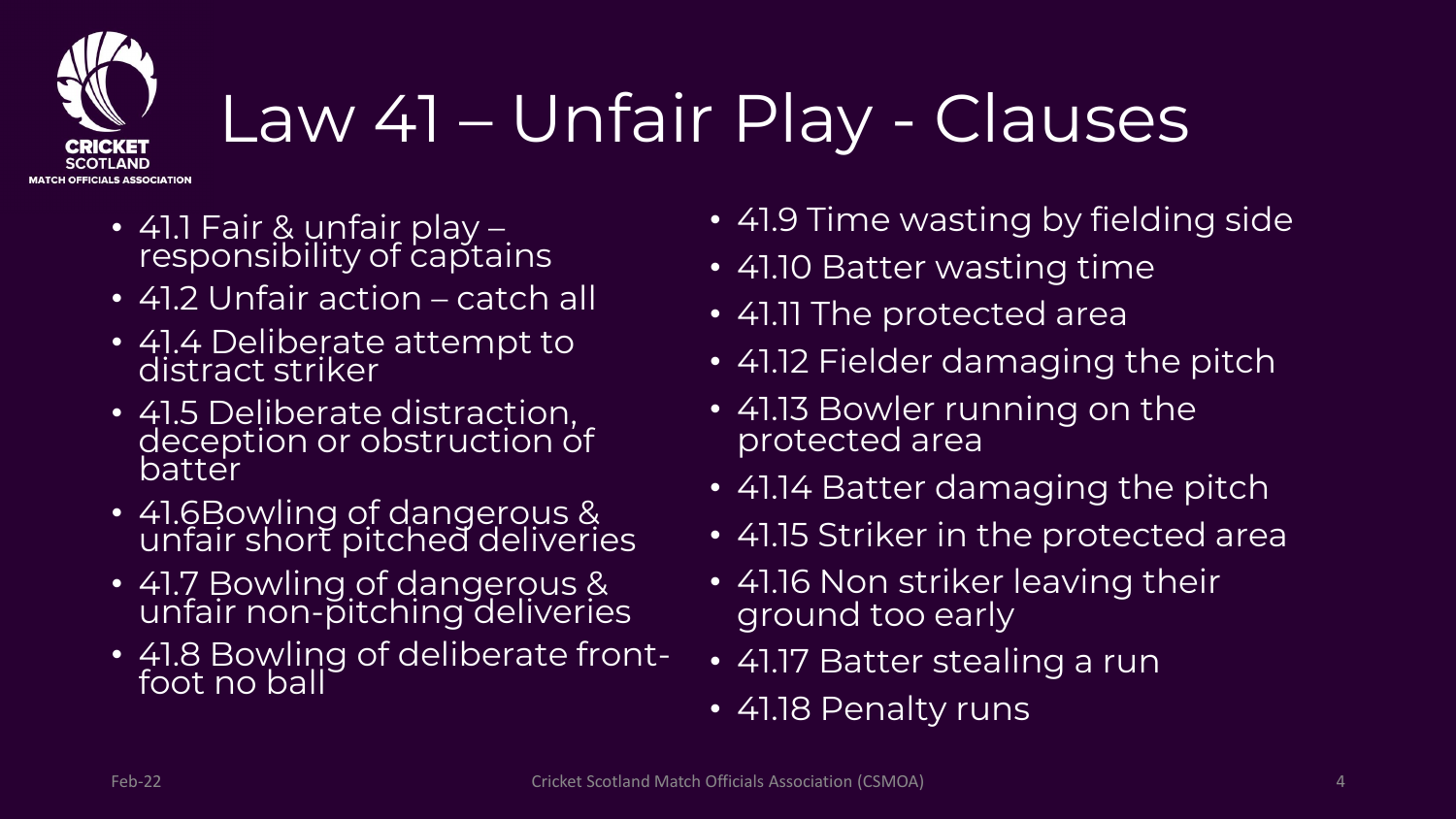

## Law 42 – Player's Conduct

- Level 1 Warning Repeat Offence, penalty runs
- Level 2 Penalty Runs
- Level 3 Suspension from field of play
- Level 4 Removal from field of play
- Process Umpire very much centre stage
- It's the Laws, under player conditions CSMOA umpires are asked to umpire to the MCC Laws.
- Payer/umpires should also be aware of the laws, and umpire the game in accordance with Spirit of Cricket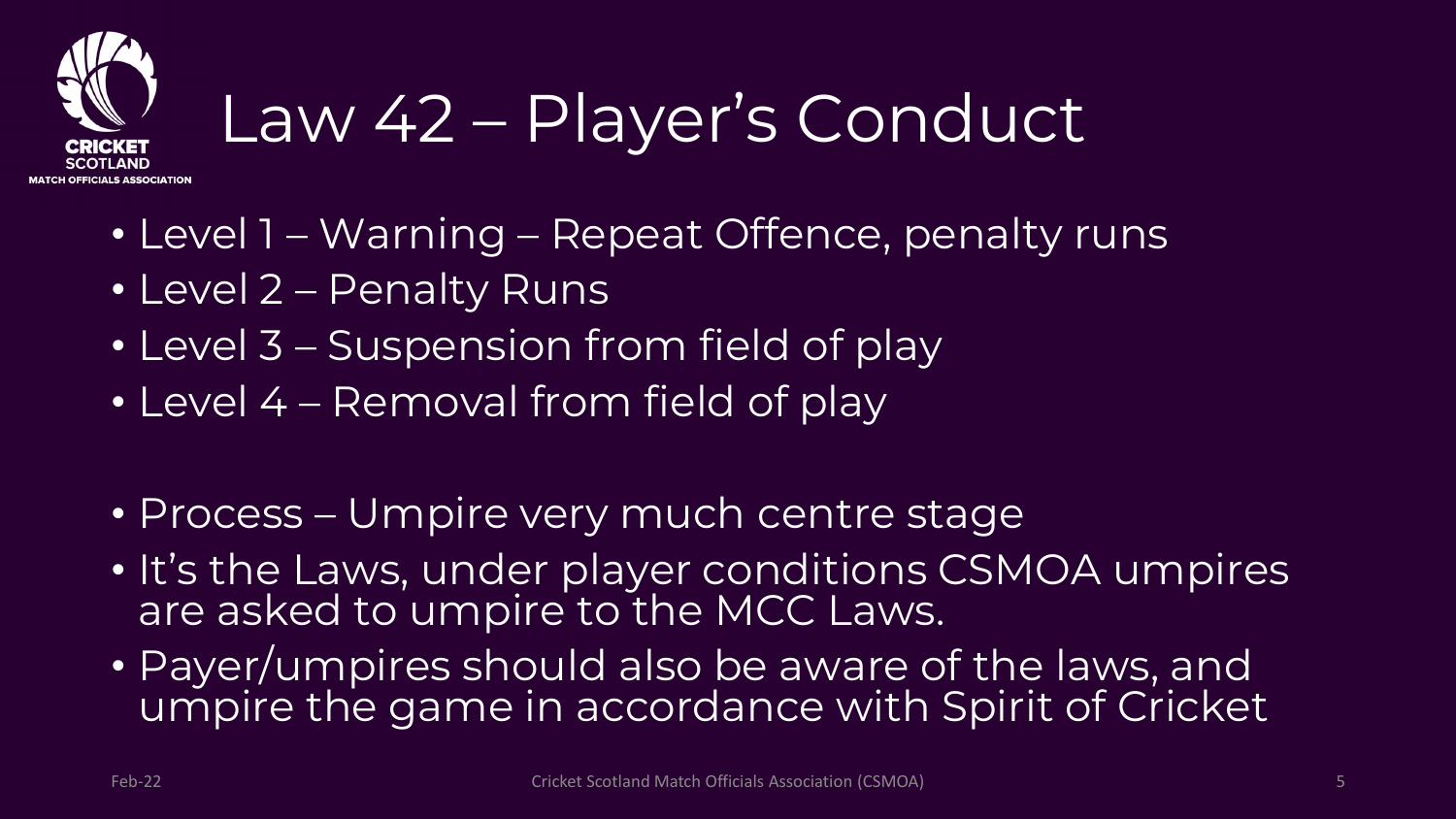

## Law 42 – Offences

- Level 1
	- Willfully mistreating any part of the cricket ground equipment or implements used in the match
	- Showing dissent at an umpire's decision by word or action
	- Using language that, in the circumstances, is obscene, offensive or insulting
	- Making an obscene gesture
	- Appealing excessively
	- Advancing towards an umpire in an aggressive manner when appealing
	- Any other misconduct, the nature of which is, in the opinion of the umpires, equivalent to a level 1 offence
- Level 2
	- Showing serious dissent at an umpire's decision by word or action
	- Making inappropriate and deliberate physical contact with another player
	- Throwing the ball at a player, umpire or another person in an inappropriate and dangerous manner
	- Using language or gesture to another player, umpire, team official or spectator that, in the circumstances, is obscene, and of a seriously insulting nature.
	- Any other misconduct, the nature of which is, in the opinion of the umpires, equivalent to a level 2 offence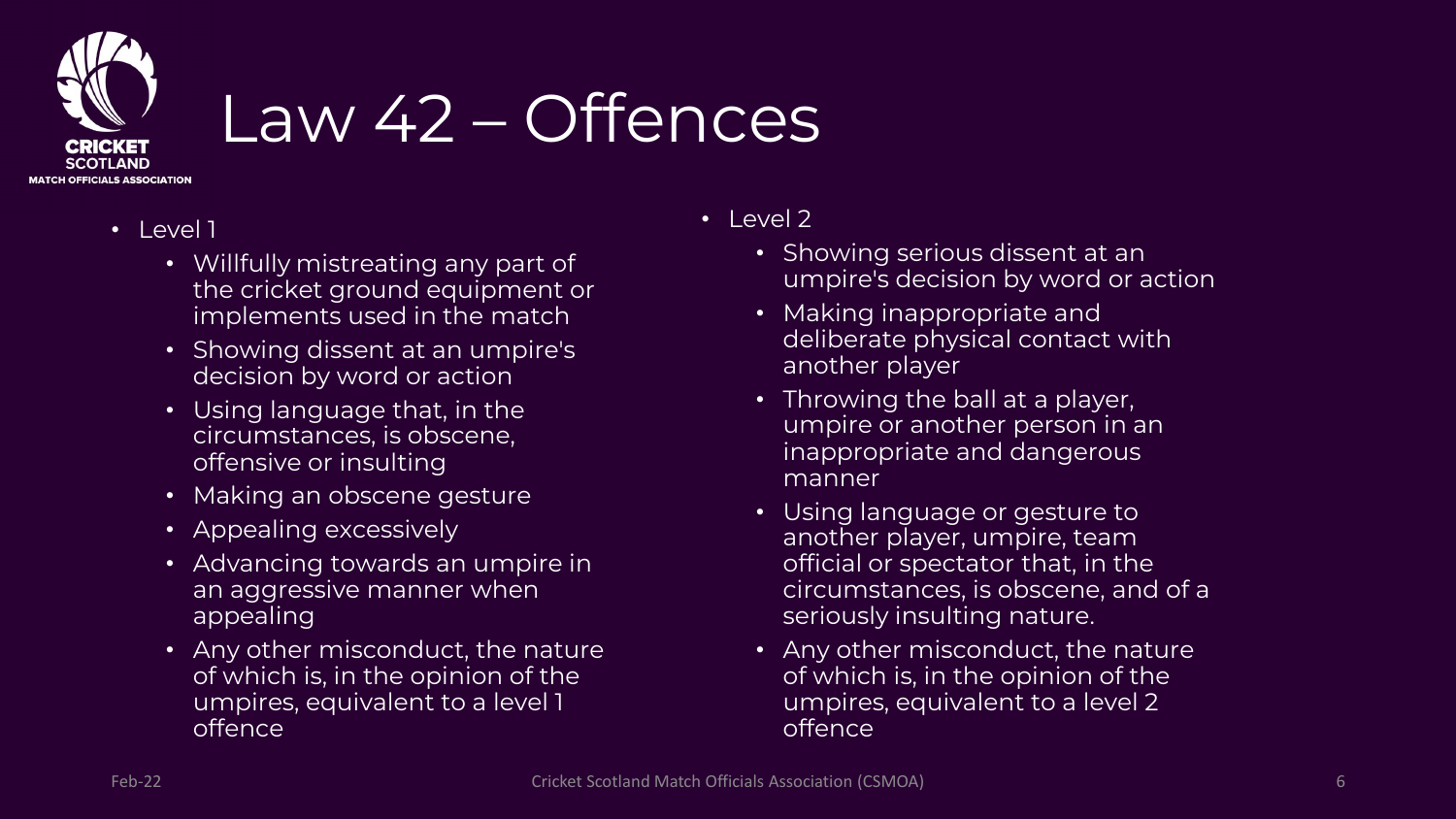

## Law 42 – Offences

- $\cdot$  Level 3
	- Intimidating an umpire by language or gesture
	- Threatening to assault a player or any other person except an umpire

- Cricket Scotland Code of **Conduct** 
	- Introduced in 2021
	- Does slightly vary from Law 42
	- Off Field Sanction
	- Demerit Points



- Level 4
	- Threatening to assault an umpire
	- Making inappropriate and deliberate physical contact with an umpire
	- Physically assaulting a player or another person
	- Committing any other act of violence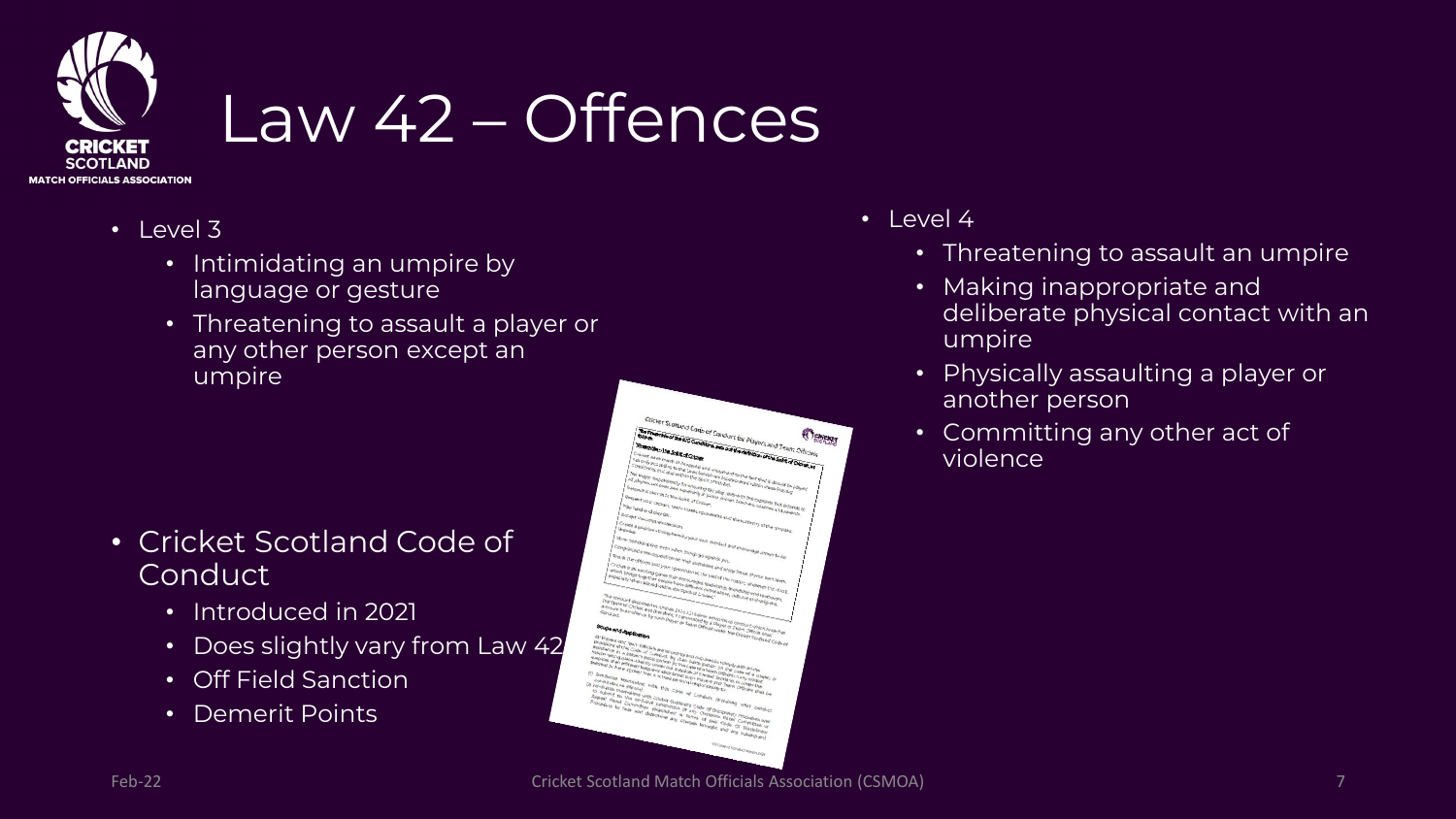

# What Does this all mean to me?

- The way we behave during a match has changed
- Words or actions that were deemed part of the game, can now be a discipline offence
- Just in the way a No-Ball is accepted, the offences contained in law 42/CoC need to be accepted.
- A big education process
- Like all sports, some umpires will be more officious than others
- Be prepared for the worst scenario, accept the best.
- CSMOA have committed to train/develop umpires to offer a consistent approach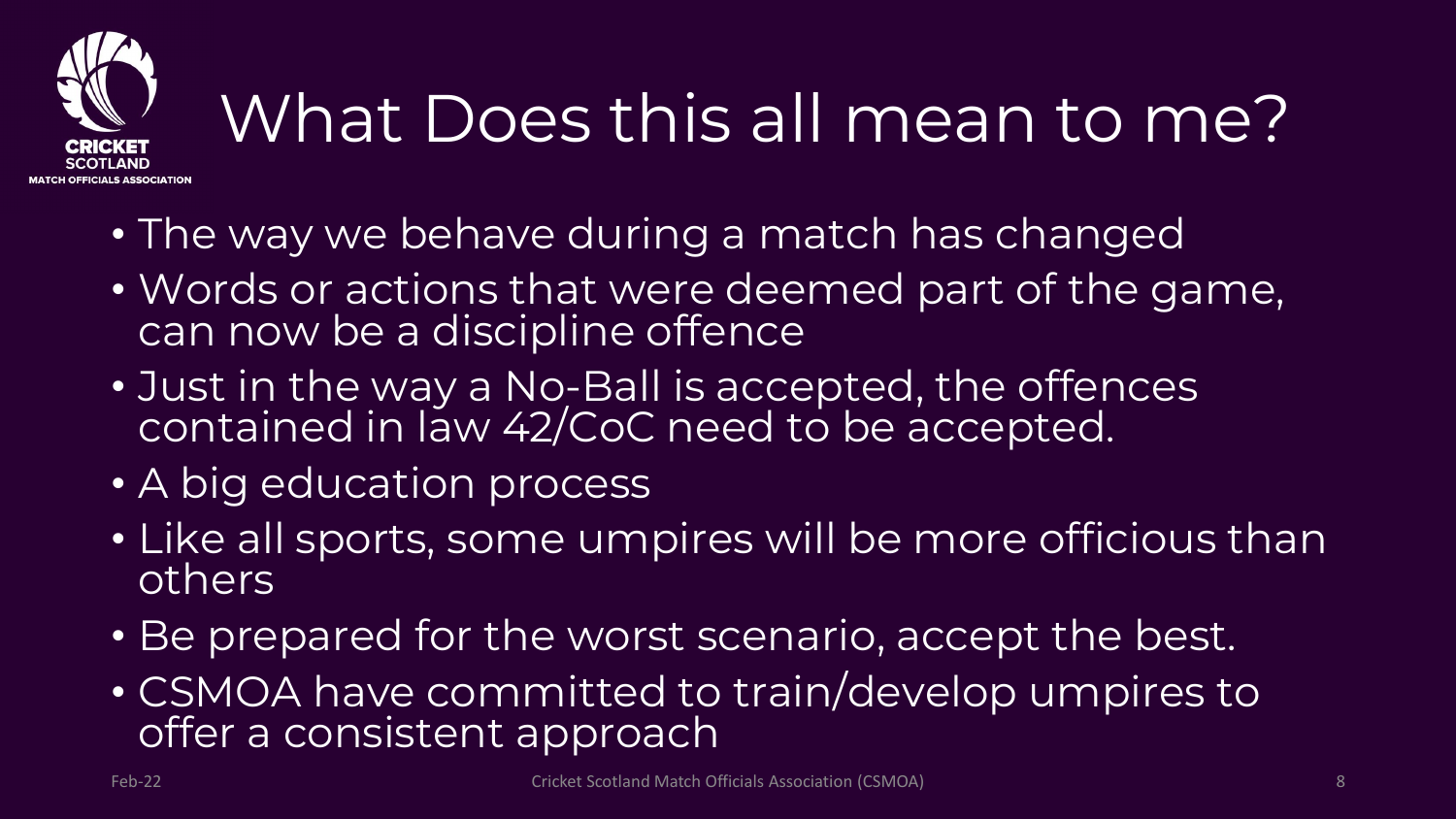

### Law 21.5 – No Ball

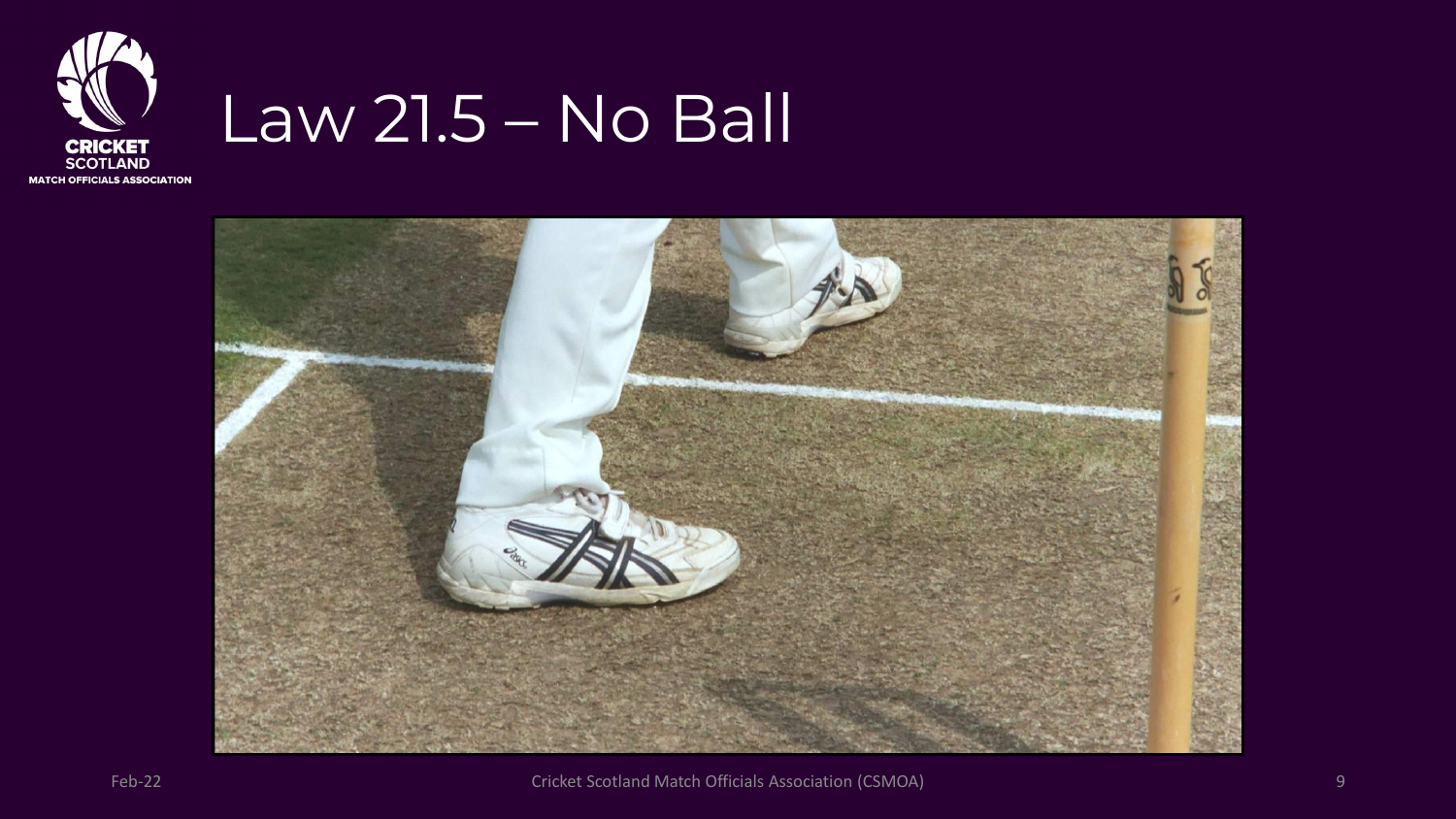## Law 42.2.1 – Using language that is obscene, offensive or insulting